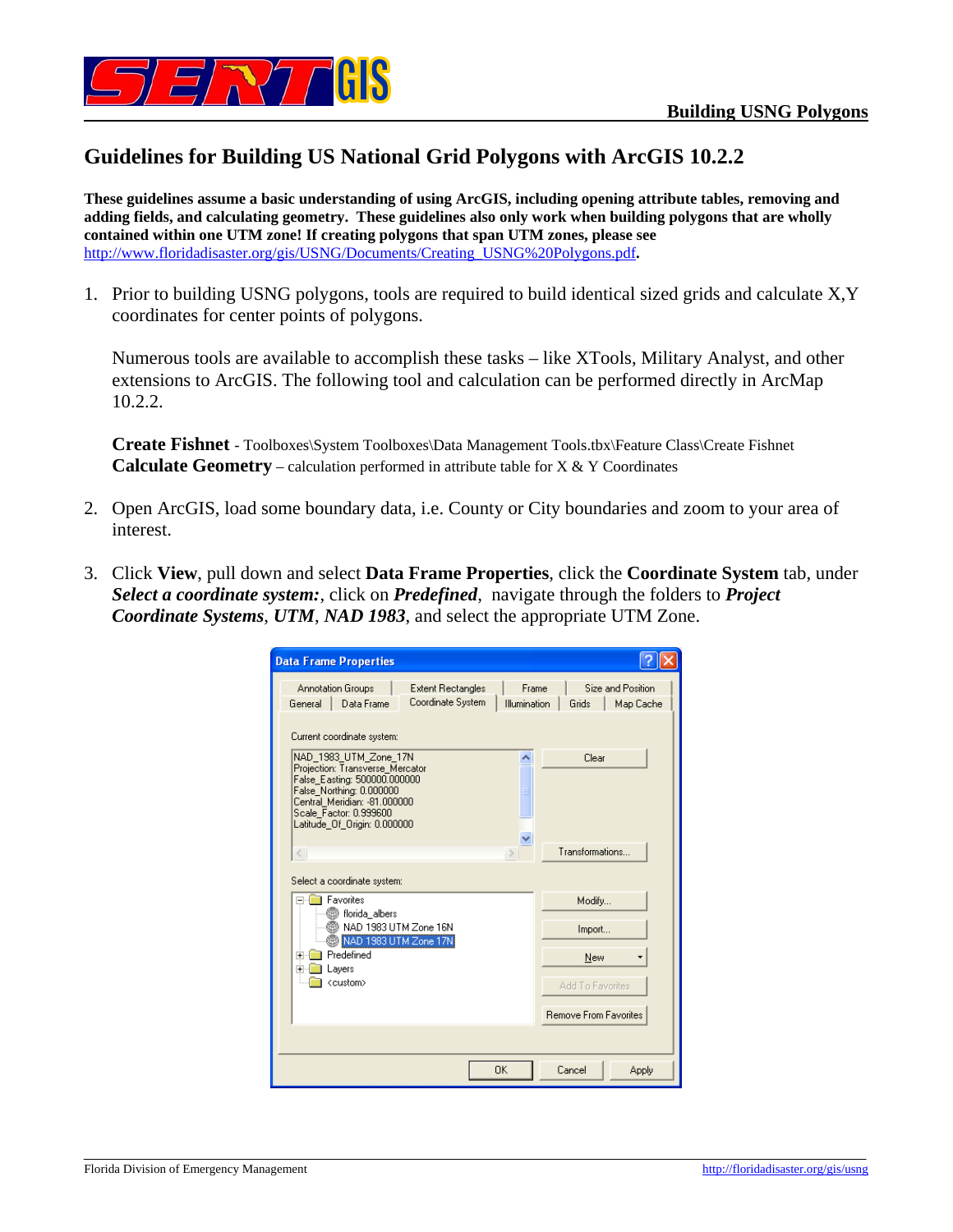

4. Determine boundary extent to add into **Create Fishnet** tool. Write down your findings. Place the cursor on the lower, left corner of a bounding polygon for which you would like to create a grid. Note the coordinates displayed in the lower, right corner of the ArcMap window…in this example, to create a 1,000 meter grid, 509671.15 meters should be rounded **DOWN** to 509000 and 2869417.46 meters should be rounded **DOWN** to 2869000.



5. Also place the cursor on the upper, right corner of a bounding polygon for which you would like to create a grid, and make a note of these coordinates… in this example, to create a 1,000 meter grid, 593213.51 meters should be rounded **UP** 594000 and 2915058.18 meters should be rounded **UP** to 2916000.

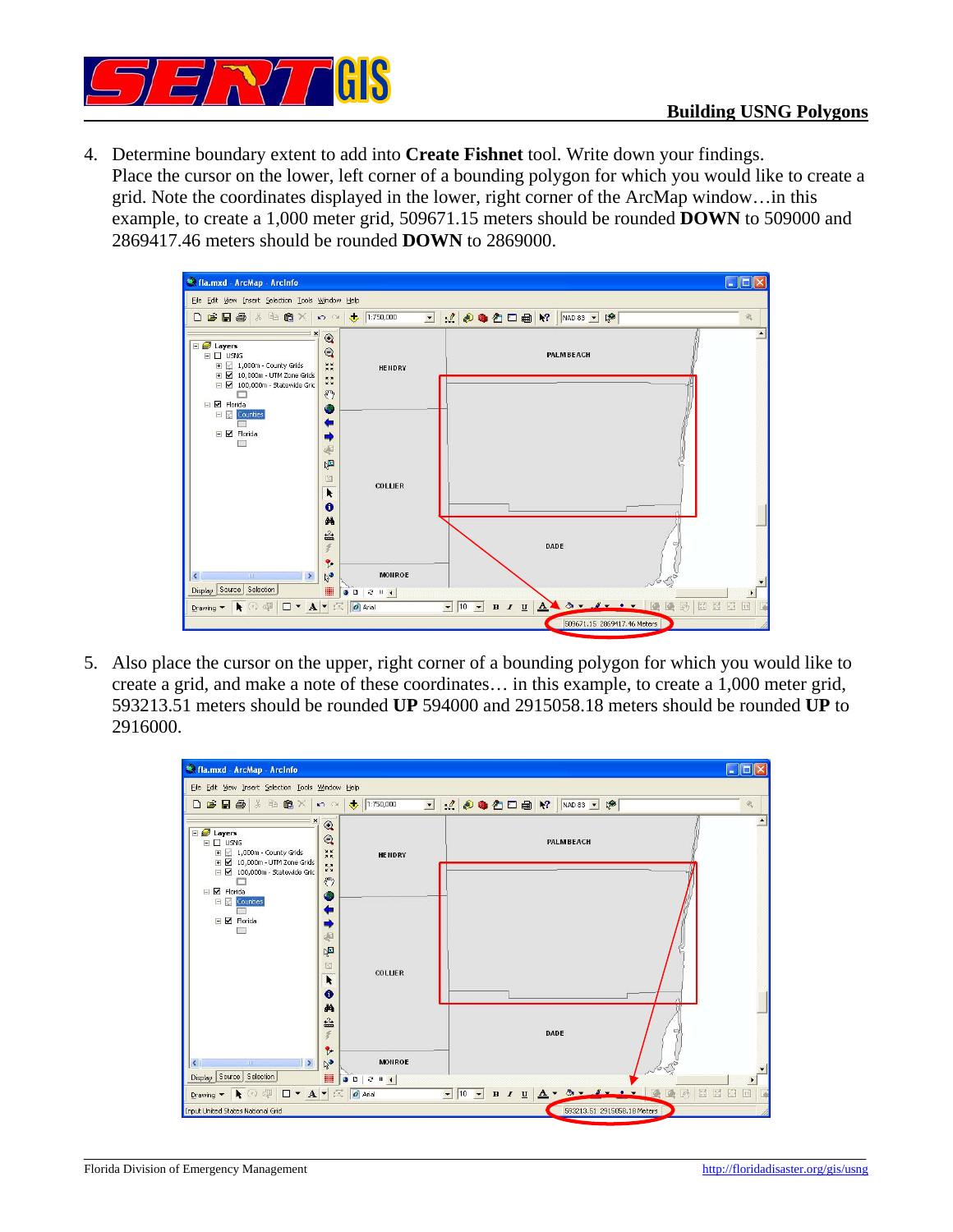

6. Subtract the lower, left coordinates from the upper, right coordinates, and divide by the units of your proposed grid to determine the number of rows and columns required for the grid.

| <b>Columns</b>    | <b>Rows</b>       |
|-------------------|-------------------|
| 594000            | 2916000           |
| $-509000$         | - 2869000         |
| $85000/1000 = 85$ | $47000/1000 = 47$ |

- 7. Open Create Fishnet tool located here: Toolboxes\System Toolboxes\Data Management Tools.tbx\Feature Class\Create Fishnet or simply use the Search button and type in Fishnet to find the tool.
- 8. Specify the output shapefile name. Enter the X and Y coordinates for the lower, left corner as the Fishnet Origin Coordinate. Copy the same Fishnet Origin Coordinate in for the Y-Axis Coordinate, but add 10 to the Y Coordinate. Specify the size of each grid cell. Enter the number of rows and columns based on your calculations. Select Polygon geometry type. Click **OK**.

| Create Fishnet                                          |               |              |        |                              | اماما<br>$\mathbf{x}$                                   |
|---------------------------------------------------------|---------------|--------------|--------|------------------------------|---------------------------------------------------------|
| Output Feature Class<br>S:\SOP\USNG\1000m_GRID_Test.shp |               |              |        | 固                            | <b>Template Extent</b><br>(optional)                    |
| Template Extent (optional)                              |               |              |        |                              |                                                         |
|                                                         |               |              |        | 凸<br>$\blacktriangledown$    | Specify the extent of the<br>fishnet. The extent can be |
|                                                         | Top           |              |        |                              | entered by specifying the                               |
|                                                         |               |              |        |                              | coordinates or using a                                  |
| Left                                                    |               |              | Right  |                              | template dataset.                                       |
|                                                         | <b>Bottom</b> |              |        |                              | • Left-XMin value                                       |
|                                                         |               |              |        | Clear                        | • Right-XMax value                                      |
| Fishnet Origin Coordinate                               |               |              |        |                              | • Bottom-YMin                                           |
| X Coordinate                                            |               | Y Coordinate |        |                              | value                                                   |
|                                                         | 509000        |              |        | 2869000                      | • Top-YMax value                                        |
| Y-Axis Coordinate                                       |               |              |        |                              |                                                         |
| X Coordinate                                            | 509000        | Y Coordinate |        | 2869010                      |                                                         |
| Cell Size Width                                         |               |              |        |                              |                                                         |
|                                                         |               |              |        | 1000                         |                                                         |
| Cell Size Height                                        |               |              |        |                              |                                                         |
|                                                         |               |              |        | 1000                         |                                                         |
| Number of Rows                                          |               |              |        |                              |                                                         |
|                                                         |               |              |        | 47                           |                                                         |
| Number of Columns                                       |               |              |        |                              |                                                         |
|                                                         |               |              |        | 85                           |                                                         |
| Opposite corner of Fishnet (optional)<br>X Coordinate   |               | Y Coordinate |        |                              |                                                         |
|                                                         |               |              |        |                              |                                                         |
| Create Label Points (optional)                          |               |              |        |                              |                                                         |
|                                                         |               |              |        |                              |                                                         |
| Geometry Type (optional)                                |               |              |        |                              |                                                         |
| <b>POLYGON</b>                                          |               |              |        | ▼                            |                                                         |
|                                                         |               |              |        |                              |                                                         |
|                                                         |               |              |        |                              |                                                         |
|                                                         |               |              |        |                              |                                                         |
|                                                         |               | OK           | Cancel | Environments<br><< Hide Help | <b>Tool Help</b>                                        |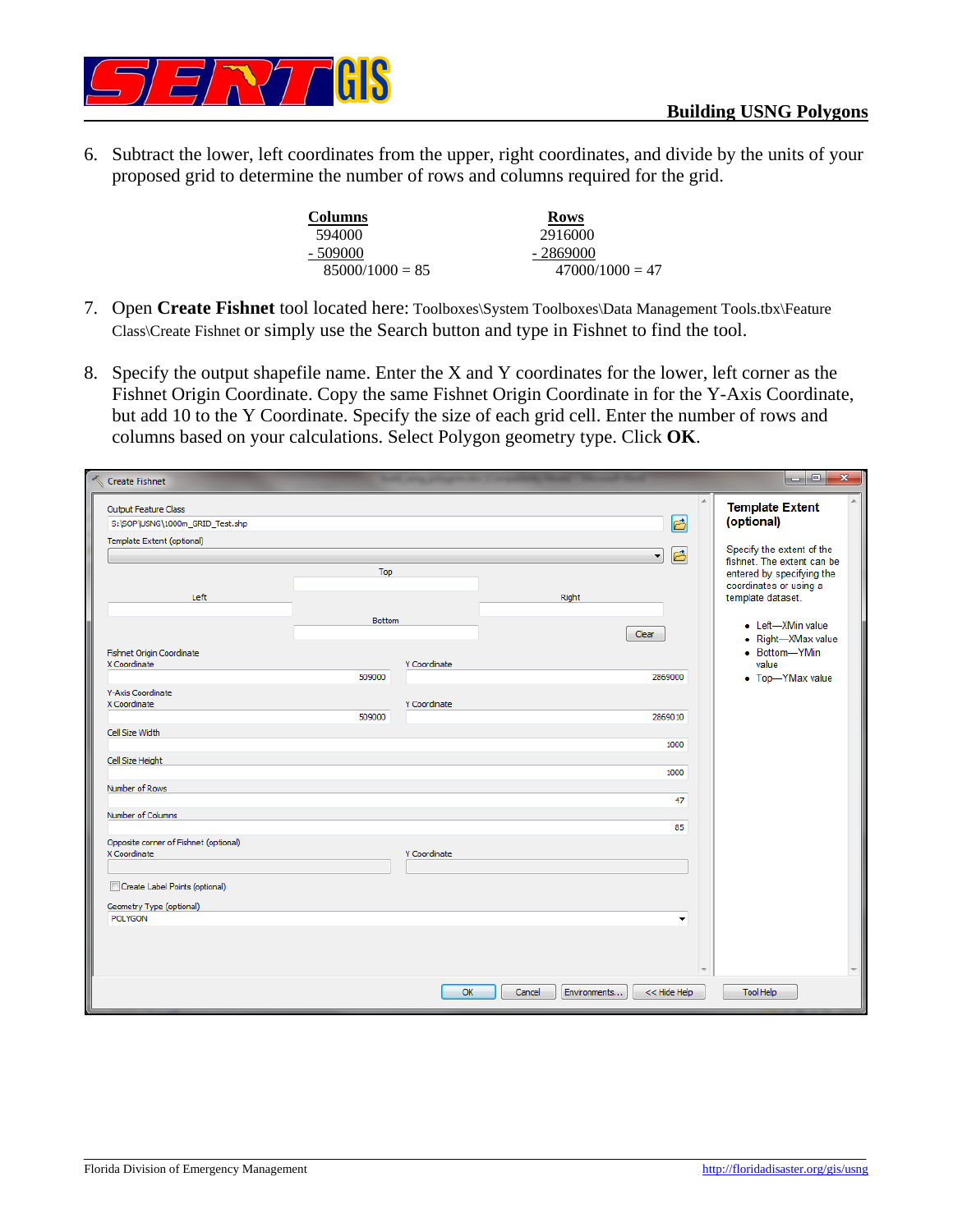

| <b>NAME</b>  | <b>TYPE</b> | <b>LENGTH</b> | <b>PRECISION</b> | <b>SCALE</b> |
|--------------|-------------|---------------|------------------|--------------|
| X LWRLFT     | Double      |               | 18               |              |
| Y LWRLFT     | Double      |               | 18               |              |
| GRID100K     | Text        |               |                  |              |
| GRID1000M*   | Text        | $5**$         |                  |              |
| <b>LABEL</b> | Text        | 7***          |                  |              |
| X COORD      | Double      |               |                  |              |
| Y COORD      | Double      |               |                  |              |

9. Open the Attribute Table for the new grid, and add the following fields…

\* Change field name to match your particular grid, like *GRID100M* for 100 meter.

\*\* Add 2 more spaces if creating 100 meter grid.

\*\*\* Add 3 more spaces if creating 10 meter grid.

For the Id field, simply delete the field once you have added in the above fields. The resulting table should look as follows…

|   | <b>DX</b><br>Table                                         |         |                 |          |          |                  |              |         |         |   |
|---|------------------------------------------------------------|---------|-----------------|----------|----------|------------------|--------------|---------|---------|---|
|   | 日 - 唐 - 中國 口頭 ×                                            |         |                 |          |          |                  |              |         |         |   |
|   | $\times$<br>1000m_GRID_Test5                               |         |                 |          |          |                  |              |         |         |   |
|   | <b>FID</b>                                                 | Shape   | <b>X_LWRLFT</b> | Y_LWRLFT | GRID100K | <b>GRID1000M</b> | <b>LABEL</b> | X_COORD | Y_COORD | ۸ |
|   | $\mathbf 0$                                                | Polygon | 0               | 0        |          |                  |              | 0       | 0       |   |
|   | 1                                                          | Polygon | 0               | 0        |          |                  |              | 0       | 0       |   |
|   | 2                                                          | Polygon | 0               | 0        |          |                  |              | 0       | 0       |   |
| ľ | 3                                                          | Polygon | 0               | 0        |          |                  |              | 0       | 0       |   |
| ľ | 4                                                          | Polygon | 0               | 0        |          |                  |              | 0       | 0       |   |
|   | 5                                                          | Polygon | 0               | 0        |          |                  |              | 0       | 0       |   |
|   | 6                                                          | Polygon | 0               | 0        |          |                  |              | 0       | 0       |   |
|   | 7                                                          | Polygon | 0               | 0        |          |                  |              | 0       | 0       |   |
|   | 8                                                          | Polygon | 0               | 0        |          |                  |              | 0       | 0       |   |
|   | 9                                                          | Polygon | 0               | 0        |          |                  |              | 0       | 0       |   |
|   | 10                                                         | Polygon | 0               | 0        |          |                  |              | 0       | 0       |   |
| ľ | 11                                                         | Polygon | 0               | 0        |          |                  |              | 0       | 0       |   |
| ľ | 12                                                         | Polygon | 0               | 0        |          |                  |              | 0       | 0       |   |
| ľ | 13                                                         | Polygon | 0               | 0        |          |                  |              | 0       | 0       |   |
|   | 14                                                         | Polygon | 0               | 0        |          |                  |              | 0       | 0       |   |
|   | 15                                                         | Polygon | 0               | 0        |          |                  |              | 0       | 0       |   |
|   | H<br>▤<br>$0 \rightarrow$<br>(0 out of 3995 Selected)<br>и |         |                 |          |          |                  |              |         |         |   |
|   | [1000m_GRID_Test5]                                         |         |                 |          |          |                  |              |         |         |   |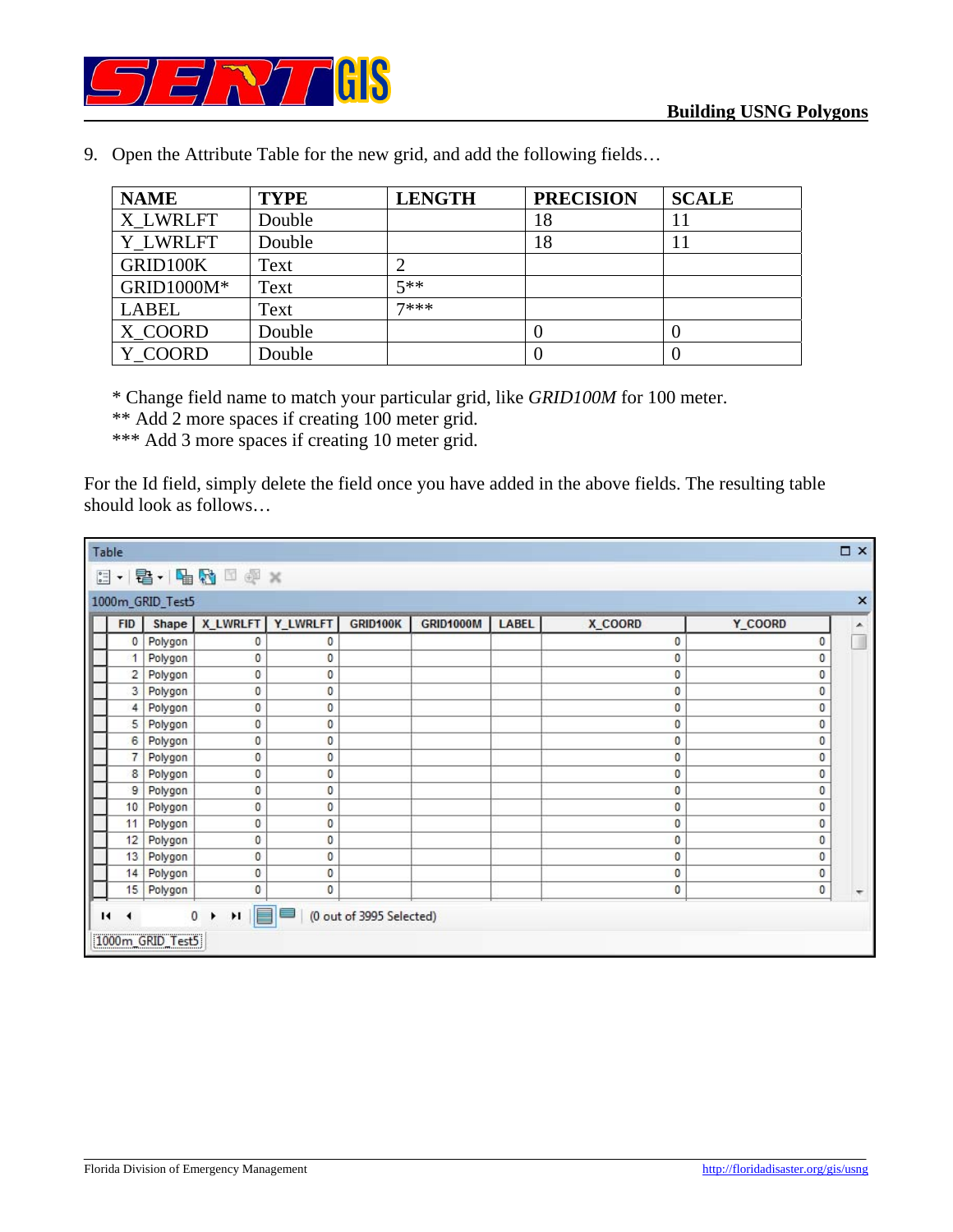

10. Calculate the **X\_COORD** and **Y\_COORD** fields. In the Attribute Table, right click on the **X\_COORD** field and select **Calculate Geometry**. For **Property**, select **X Coordinate of Centroid. For Units**, select **Meters**. Make sure your coordinate system is correct for the UTM Zone where your grid is located. Repeat this step for the **Y\_COORD** field where **Property** is **Y Coordinate of Centroid** and **Units** is **Meters.**

| ×<br><b>Calculate Geometry</b>                                         | <b>Calculate Geometry</b>                                              |
|------------------------------------------------------------------------|------------------------------------------------------------------------|
| X Coordinate of Centroid<br>Property:<br>▼                             | Y Coordinate of Centroid<br>Property:<br>$\sim$                        |
| Coordinate System                                                      | Coordinate System                                                      |
| O Use coordinate system of the data source:                            | O Use coordinate system of the data source:                            |
| PCS: NAD 1983 UTM Zone 17N                                             | PCS: NAD 1983 UTM Zone 17N                                             |
| Use coordinate system of the data frame:<br>PCS: NAD 1983 UTM Zone 17N | Use coordinate system of the data frame:<br>PCS: NAD 1983 UTM Zone 17N |
| Units:<br>Meters [m]<br>▼                                              | Units:<br>Meters [m]                                                   |
| Calculate selected records only                                        | Calculate selected records only                                        |
| About calculating geometry<br>OK<br>Cancel                             | About calculating geometry<br>OK<br>Cancel                             |

Your Attribute Table should look as follows…

| Table |                                                                                                                |         |                 |          |          |                  |              |         |          | $\square$ $\times$ |
|-------|----------------------------------------------------------------------------------------------------------------|---------|-----------------|----------|----------|------------------|--------------|---------|----------|--------------------|
|       | $ \mathbf{E}$ $ \mathbf{E}$ $\mathbf{E}$ $\mathbf{E}$ $\mathbf{E}$ $\mathbf{x}$<br>$_{\circ}^{\circ}$ $\equiv$ |         |                 |          |          |                  |              |         |          |                    |
|       | 1000m_GRID_Test5                                                                                               |         |                 |          |          |                  |              |         | $\times$ |                    |
|       | <b>FID</b>                                                                                                     | Shape   | <b>X_LWRLFT</b> | Y_LWRLFT | GRID100K | <b>GRID1000M</b> | <b>LABEL</b> | X COORD | Y COORD  | ۸                  |
|       | 0                                                                                                              | Polygon | 0               | 0        |          |                  |              | 509500  | 2869500  | п                  |
|       |                                                                                                                | Polygon | 0               | 0        |          |                  |              | 510500  | 2869500  |                    |
|       | 2                                                                                                              | Polygon | 0               | 0        |          |                  |              | 511500  | 2869500  |                    |
|       | 3                                                                                                              | Polygon | 0               | 0        |          |                  |              | 512500  | 2869500  |                    |
|       | 4                                                                                                              | Polygon | 0               | 0        |          |                  |              | 513500  | 2869500  |                    |
|       | 5                                                                                                              | Polygon | 0               | 0        |          |                  |              | 514500  | 2869500  |                    |
|       | 6                                                                                                              | Polygon | 0               | 0        |          |                  |              | 515500  | 2869500  |                    |
|       | 7                                                                                                              | Polygon | 0               | 0        |          |                  |              | 516500  | 2869500  |                    |
|       | 8                                                                                                              | Polygon | 0               | 0        |          |                  |              | 517500  | 2869500  |                    |
|       | 9                                                                                                              | Polygon | 0               | 0        |          |                  |              | 518500  | 2869500  |                    |
|       | 10                                                                                                             | Polygon | 0               | 0        |          |                  |              | 519500  | 2869500  |                    |
|       | 11                                                                                                             | Polygon | 0               | 0        |          |                  |              | 520500  | 2869500  |                    |
|       | 12                                                                                                             | Polygon | 0               | 0        |          |                  |              | 521500  | 2869500  |                    |
|       | 13                                                                                                             | Polygon | 0               | 0        |          |                  |              | 522500  | 2869500  |                    |
|       | 14                                                                                                             | Polygon | 0               | 0        |          |                  |              | 523500  | 2869500  |                    |
|       | 15                                                                                                             | Polygon | 0               | 0        |          |                  |              | 524500  | 2869500  |                    |
|       | E<br>Ħ.<br>23<br>(0 out of 3995 Selected)<br>и<br>٠<br>1000m_GRID_Test5                                        |         |                 |          |          |                  |              |         |          |                    |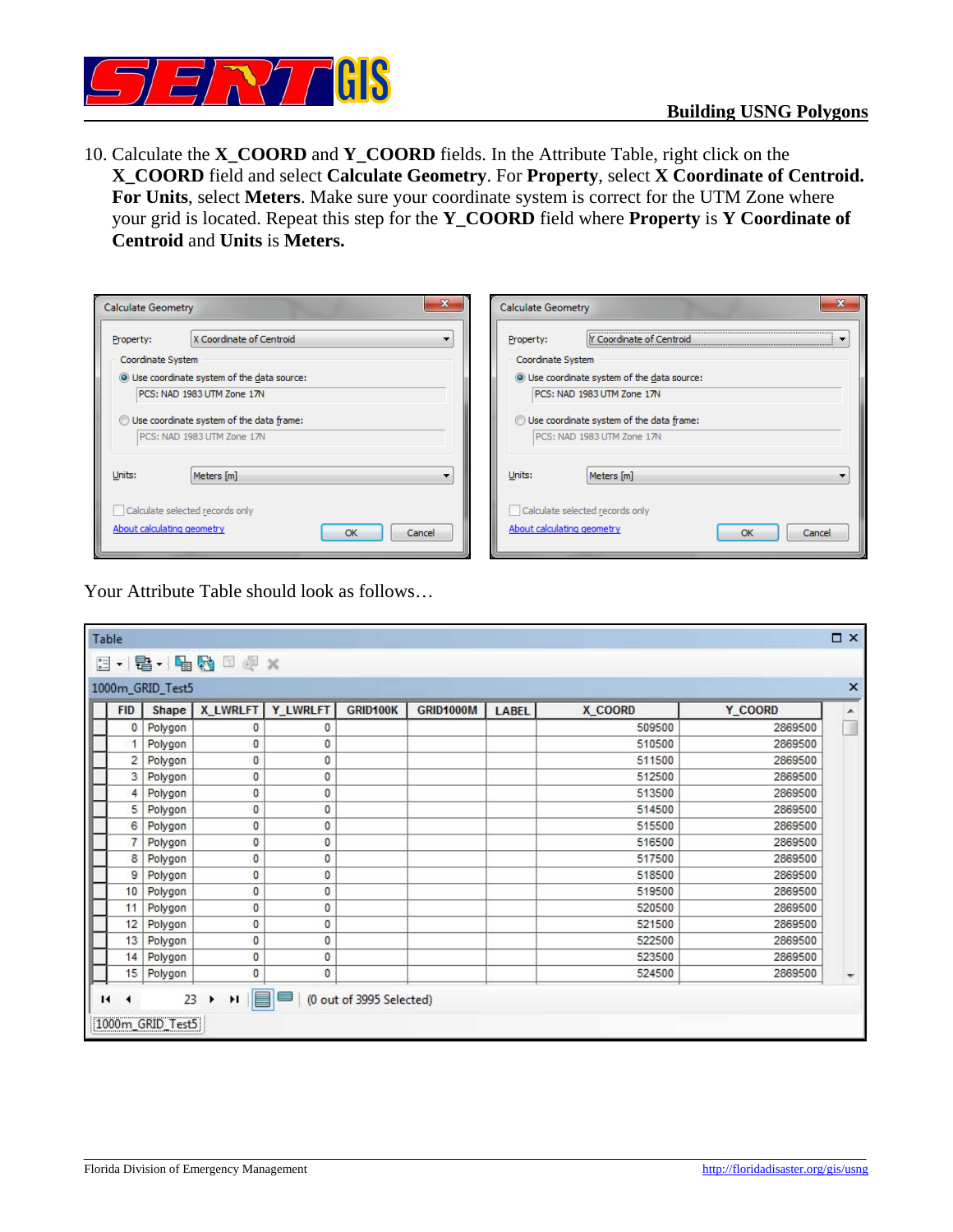

| <b>Field Calculator</b>                                                                                                                                                                                     | $\mathbf{x}$                                                                                                                                                                                                                                                                                         | <b>Field Calculator</b>                                                                                                                                                                                            | $\mathbf{x}$                                                                                                                                                                                                                     |
|-------------------------------------------------------------------------------------------------------------------------------------------------------------------------------------------------------------|------------------------------------------------------------------------------------------------------------------------------------------------------------------------------------------------------------------------------------------------------------------------------------------------------|--------------------------------------------------------------------------------------------------------------------------------------------------------------------------------------------------------------------|----------------------------------------------------------------------------------------------------------------------------------------------------------------------------------------------------------------------------------|
| Parser<br>Python<br>O VB Script<br>Fields:<br><b>FID</b><br>Shape<br><b>X LWRLFT</b><br>Y_LWRLFT<br>GRID100K<br>GRID1000M<br>LABEL<br>X_COORD<br>Y_COORD<br>Show Codeblock<br>$X$ LWRLFT =<br>[X_COORD]-500 | Type:<br>Functions:<br>Asc()<br>▲<br><b>Number</b><br>chr(i)<br>InStr()<br>String<br>LCase()<br>Left()<br>© <u>D</u> ate<br>Ξ<br>Len()<br>LTrim()<br>Mid()<br>Replace()<br>Right()<br>RTrim()<br>Space()<br>$\overline{\phantom{a}}$<br>$\left(\frac{1}{\alpha}\right)$<br>&<br>$+$<br>٠<br>h-<br>×. | Parser<br>Python<br>O VB Script<br>Fields:<br><b>FID</b><br>Shape<br><b>X LWRLFT</b><br>Y_LWRLFT<br>GRID100K<br><b>GRID1000M</b><br>LABEL<br>X_COORD<br>Y_COORD<br>Show Codeblock<br>$Y$ LWRLFT =<br>[Y_COORD]-500 | Type:<br>Functions:<br>Abs ()<br>O Number<br>Atn $()$<br>Cos( )<br>String<br>Exp()<br>Fix( )<br>◎ <u>D</u> ate<br>Int $($ )<br>$\log($ )<br>Sin( )<br>Sqr( )<br>Tan( )<br>8 <sub>k</sub><br>$+$<br>$\ast$<br>$\equiv$<br>٠<br>A. |
| About calculating fields                                                                                                                                                                                    | $\overline{\phantom{a}}$<br>$C$ <sub>lear</sub><br>Load<br>Save<br>OK<br>Cancel                                                                                                                                                                                                                      | About calculating fields                                                                                                                                                                                           | $\overline{\phantom{a}}$<br>Clear<br>Load<br>$S$ ave<br>OK<br>Cancel                                                                                                                                                             |

11. Calculate **X\_LWRLFT** and **Y\_LWRLFT** values as follows…

*1000m Grid -* **[XCOORD] - 500 [YCOORD] - 500**  *100m Grid -* **[XCOORD] - 50 [YCOORD] - 50** 

12. After these calculations, the **XCOORD** and **YCOORD** fields may be deleted by right-clicking on each field and selecting **Delete Field**.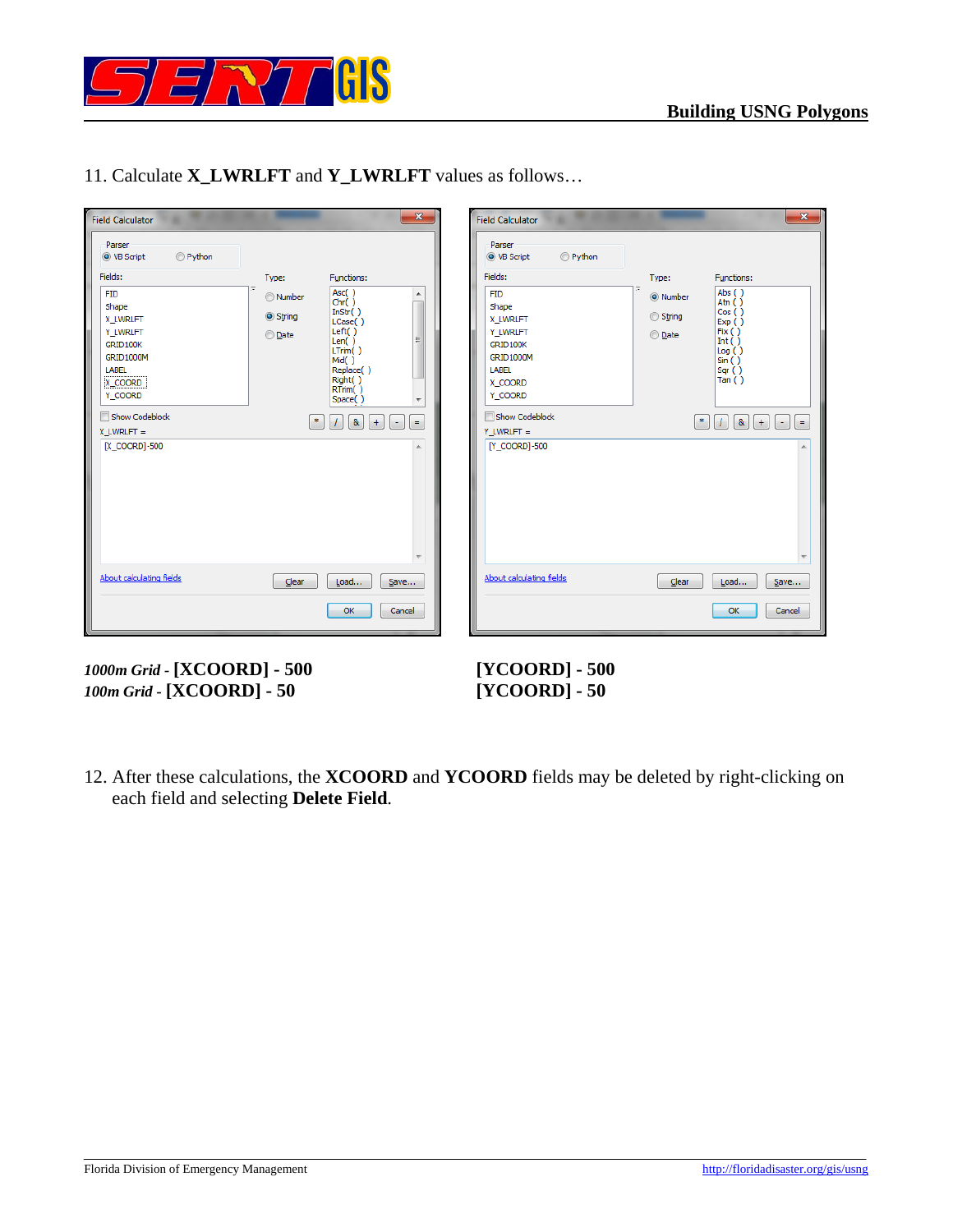

13. Calculate field **GRID100K** performing a selection using the 100,000 meter statewide grid can be downloaded at http://www.floridadisaster.org/gis/USNG**.**

Do this for all tiles in the grid.



*1000m Grid -* **Mid ( [X\_LWRLFT] , 2, 2 ) + " " + Mid ( [Y\_LWRLFT] , 3 ,2 )** *100m Grid -* **Mid ( [X\_LWRLFT] , 2, 3 ) + " " + Mid ( [Y\_LWRLFT] , 3, 3 )** 

 $\begin{tabular}{|c|c|c|} \hline \textbf{Clear}&\textbf{load}...&\textbf{Save}...\\ \hline \end{tabular}$ 

OK Cancel

**About calculating fields**